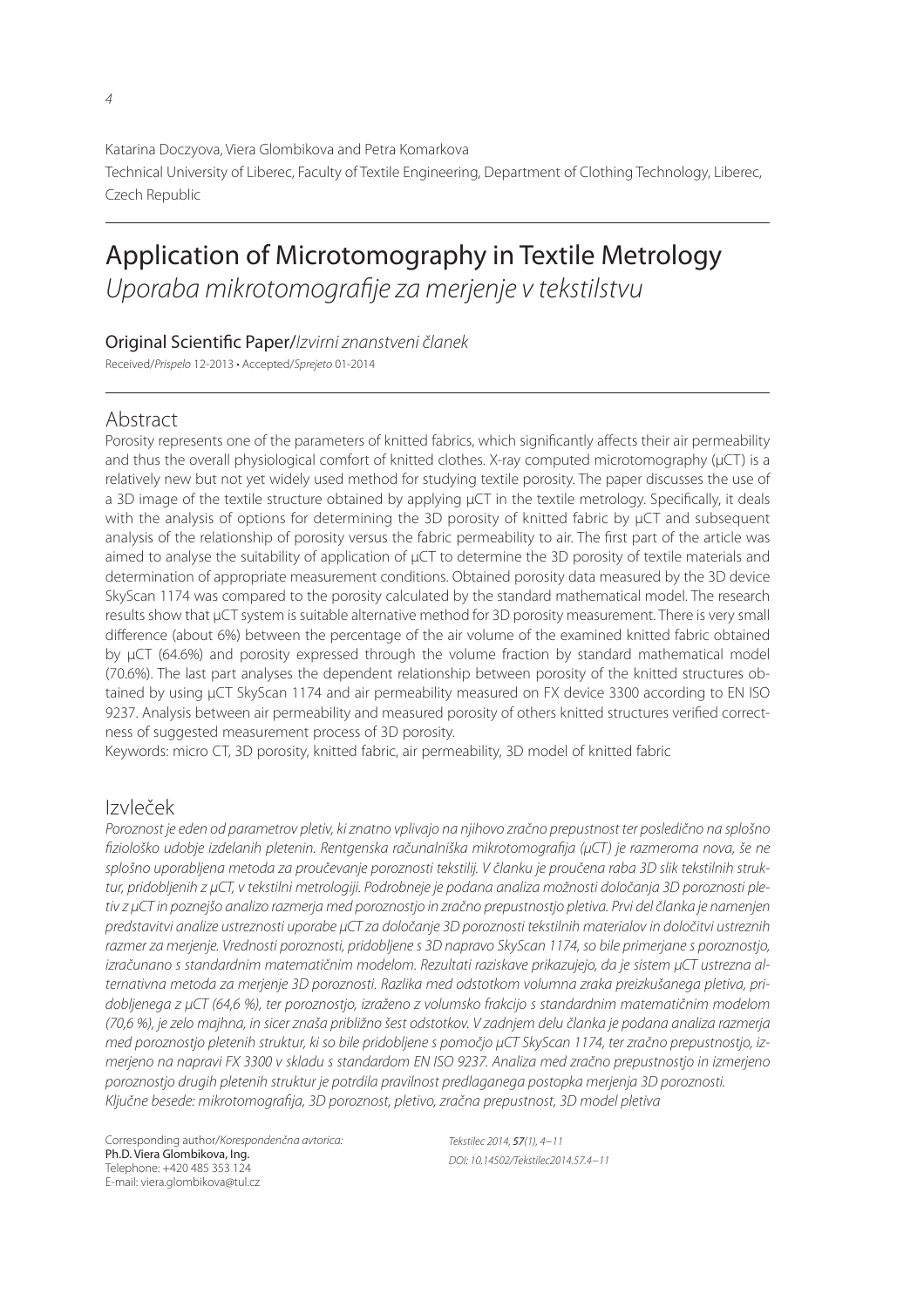## 1 Introduction

Many scientists have been studying knitted fabrics for years, mainly the single structure, and its basic element – the knitted loop. Supported by new expertise, modern testing and measuring techniques, e.g. electron microscopy and computer picture analysis, they enable the specification of the loop shape and size in dependence on the geometrical parameters of the loop [1]. Anyway, there is a new advanced method to analyse the 3D structure and physiological properties of knitted fabrics using  $\mu$  CT [1]. Air permeability is an important factor which affects the comfort of the textile product [2]. Air permeability is actually a function of the porosity of the material; therefore an indication about the porosity is valuable information. Currently, there are several methods to determine the porosity of textile materials. The two main theoretical approaches are unit cube analysis and mass technique, porosity determination from the material density or from the surface cover of the fabric, modified surface porosity. However, there are other theoretical calculations that are based on similar concepts but with tiny variations, which would include Archimedes method, liquid displacement technique and others. Experimental techniques include, for example, SEM, Gas adsorption  $[3]$ , image analysis system  $[4, 5]$  and finally the measurement of porosity using  $\mu$  CT [3]. X-ray computed microtomography (μCT) represents the most recent method of textile porosity examination. When it comes to analysis of textile structure [6], the characterization of variability in 3D textile architecture [7], or various studies of the distribution and transport of moisture in textiles [8], μCT approach is an advanced and accurate technique. Textile porosity is a key parameter which affects its under a certain pressure difference in a unit time. It was found that the structural characteristics of knitted fabrics (loop length, structure compactness and structure type) have an important influence on the air permeability of the knitted fabrics [9].

From the very structure of the knitted fabric it is clear that it has much more pores than woven fabrics, therefore, in general, the air permeability of knitted fabrics is higher than woven fabric permeability (woven fabrics of the same weight). It is very important to carry out tests of air permeability because they define fabric attributes of warmth, wind protection and "breathability" of knitted material. Air permeability is an important factor that affects comfort by transporting moisture vapour from the skin to the outside atmosphere [10]. This transport of the moisture (in the case of a clothed body) takes place in several ways, namely the capillary, migration, diffusion and sorption ways. Diffuse transport of the moisture is carried out through the pores of the knitted fabric thanks to their size and "obliquity" that participates in the capillary outflow.

The main objective of this work is to conduct 3D analysis of porosity within a chosen textile material by µCT, compare the results with a standard calculated porosity based on the mathematical model, and to determine both the feasibility and advantages of this new alternative method for analysing the physiological properties of textiles. Subsequently the dependency between 3D porosity of the material and air permeability of the fabric is evaluated.

## 2 Methodology

#### 2.1 Materials

Within this experiment, a set of 4 materials was tested. The basic parameters of the tested knits are shown in Table 1.

| Fabric         | Raw materials                            | Weight $\left[ \text{gm}^{-2} \right]$ | Pattern       |      | Thickness [mm] Density course/wale [dm <sup>-1</sup> ] |
|----------------|------------------------------------------|----------------------------------------|---------------|------|--------------------------------------------------------|
|                | 85% aramide (Nomex)                      | 415                                    | single jersey | 3.07 | 42/35                                                  |
|                | 15% aramide (Kevlar)                     |                                        |               |      |                                                        |
|                | 100% cotton                              | 350                                    | single jersey | 2.80 | 33/32                                                  |
| 3              | 100% cotton                              | 660                                    | single jersey | 3.78 | 46/33.5                                                |
| $\overline{4}$ | 53% wool<br>24% acrylic<br>23% nylon 6.6 | 277                                    | single jersey | 3.70 | 33/25                                                  |

Table 1: The basic characteristics of tested knitted materials

permeability. The air permeability of a fabric is defined as the amount of air passed through a surface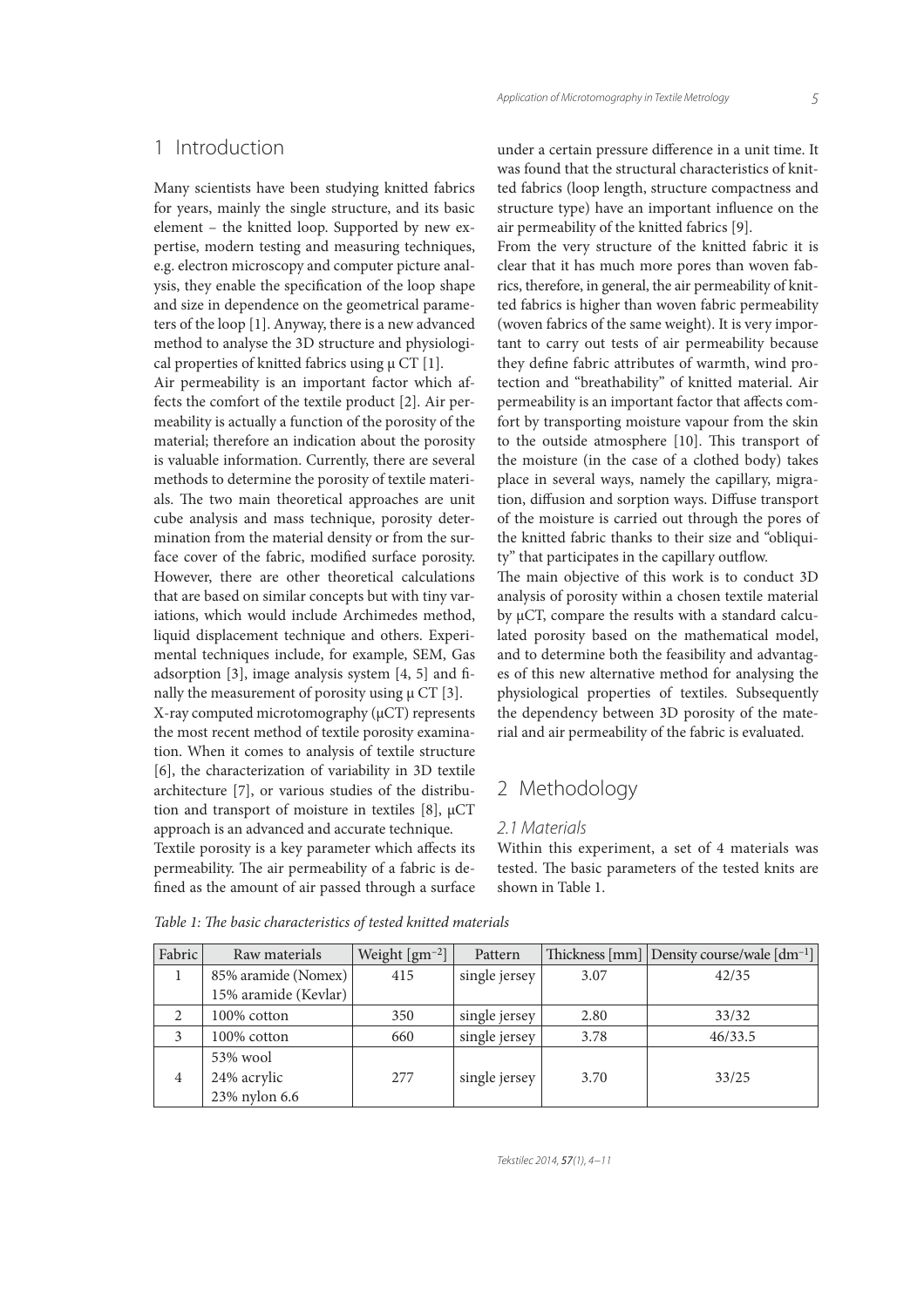The first part of the experiment aimed to analyse the suitability of application of µCT to determine the 3D porosity of textile materials. In this section we investigated material No. 1, used for the production of heat-resistant gloves. The acquisition of 3D images of the tested knits was performed by microtomography SkyScan 1174. Industrial tomographs offered on the market mostly have a similar construction. Between the X-ray source and detector (Figure 1), which converts radiation into an electrical signal (the information), the measured specimen rotates about a vertical axis. During this rotation 2D images (slices) are taken in many steps.

From these (often hundreds of) images, reconstruction software creates a 3D model of the real specimen in the form of cloud points. These points called voxels (derived from the concept of spatial point − volume pixel) are points ordered in space that are associated with information about the absorption properties of the real object in this position [11].

While evaluating of the porosity using μCT scanning is necessary to note some fundamental differences compared with other methods. Using µCT imaging not only are the pores between yarns evaluated, but also the pores (voids) inside a yarn, which is not possible using the theoretical methods. That is a sum of closed and open pores leading to total porosity. A closed pore in 3D is a connected assemblage of space (black) voxels that is fully surrounded on all sides in 3D space by solid (white) voxels. An open pore is defined as any space located within a solid object or between solid objects, which has no connection in 3D to the space outside the object or objects [12]. In the case of knits we can say that the space between the yarns will be the open pore space and some voids inside a yarn (if fully surrounded by yarn material) will be defined as closed porosity. So we expect a low percentage of closed porosity and a high percentage of open porosity as an outcome for porosity calculations.

3D analysis of the knitted fabric itself requires the completion of a number of important tasks, respectively setting the best conditions for scanning the textile materials:

- setting a suitable fixation of the textile samples,
- setting an appropriate ROI (region of interest at which the analysis is performed),
- setting the optimal threshold,
- analysis of the porosity.

Detailed description of measurement process by μCT SkyScan 1174 and setting of optimal measurement condition is carried out in chapter 3.1. Final measurements are taken under the following settings: large pixel camera, rotation step: 0.7°, rotation degrees: 360°, averaging 20, exposure: 3300 ms, voltage source: 25 kV.

The second part was focused on the porosity calculation by the mathematical model and comparing these results with porosity by  $\mu$ CT. There is a detailed description of above mentioned in chapter 3.2.

The porosity of a fabric is connected with certain of its important features, such as air permeability, water permeability, dyeing properties etc.  $[10]$ . The third part investigates the relationship between 3D porosity of the knitted fabric (measured by µCT), and the air permeability of knits (R [m/s]) determined by the standardized method according to Standard EN ISO 9237:1995. Air permeability was investigated using a pressure of 100 Pa. Analysis between air permeability and measured porosity of others knitted structures verified correctness of suggested measurement process by μCT.

### 3 Results and discussion

### 3.1 Evaluation of 3D fabric porosity by microtomography method

#### **Fixation of the textile samples**

When scanning textile materials (unlike other solid materials such as bone, metal parts etc.), there is already a problem in the actual scanning. Custom fixation of the specimen scanned with universal tomograph is conducted using a simple plate with plasticine. Due to inhomogeneity of the fabric, it's viscoelasticity, low stiffness, deformations caused by textile's gravity and twisting of the edges, it was necessary to design an appropriate specimen fixation which would stabilize the shape of the knits throughout the scanning process, without causing their deformation, or deterioration of the external and internal structure of the specimen.

Attaching the tested fabric with double-sided adhesive tape horizontally on a cylindrical stand base (Figure 2) appeared to be an optimal method of fixation. In this horizontal way of fixation we obtain fewer cuts than in the vertical location of the sample, but also a completely different view on the cuts in the evaluation program, which in this case helped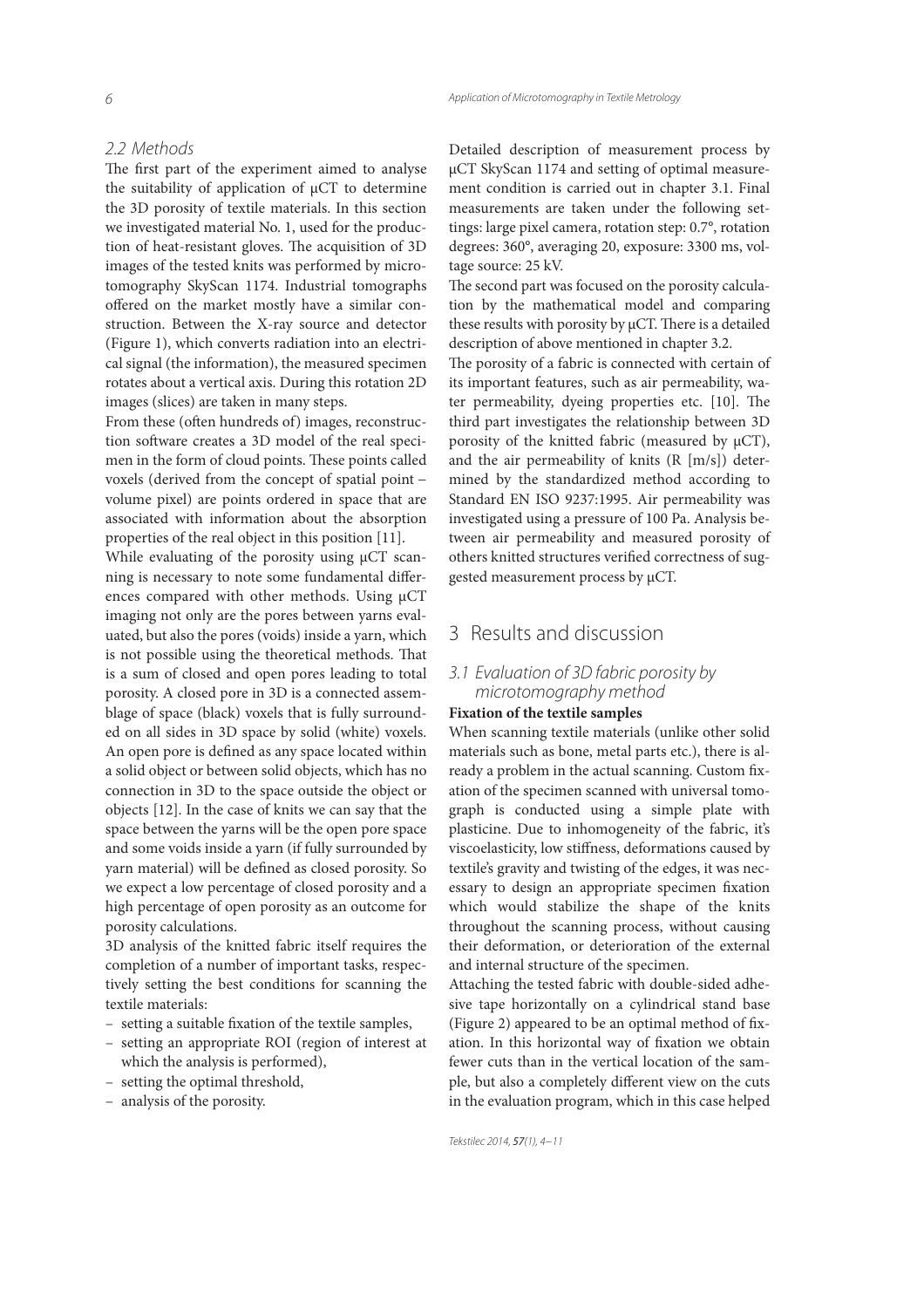to facilitate the threshold and ROI definition as well as the definition of a unit cell of the knitted fabric.



Figure 1: Schema of μCT SkyScan1174



Figure 2: Fixation of the knitted fabric specimen

#### **Setting of ROI, evaluation process of data from the μCT Scan**

When scanning is completed the reconstruction of the obtained cuts follows. After opening the scanned cuts of the fabric (Figure 4) the next step is to set ROI and VOI − the volume of interest is the sum of all ROI in all selected layers (Figure 3). Then analysis is made only from the active selected sections [12].



Figure 3: VOI – Volume of Interest

We chose the first active top and last bottom layer from the selection (Figure 4), taking into consideration the fact that some of the wales and courses of knitted fabric sticks up above the level of others, therefore it is necessary to choose a certain mean value.



Figure 4: Reconstructed layers of the knitted fabric and the view of the first and last active knit's layer



Figure 5: Round shaped ROI applied to all selected layers and the thresholding of the image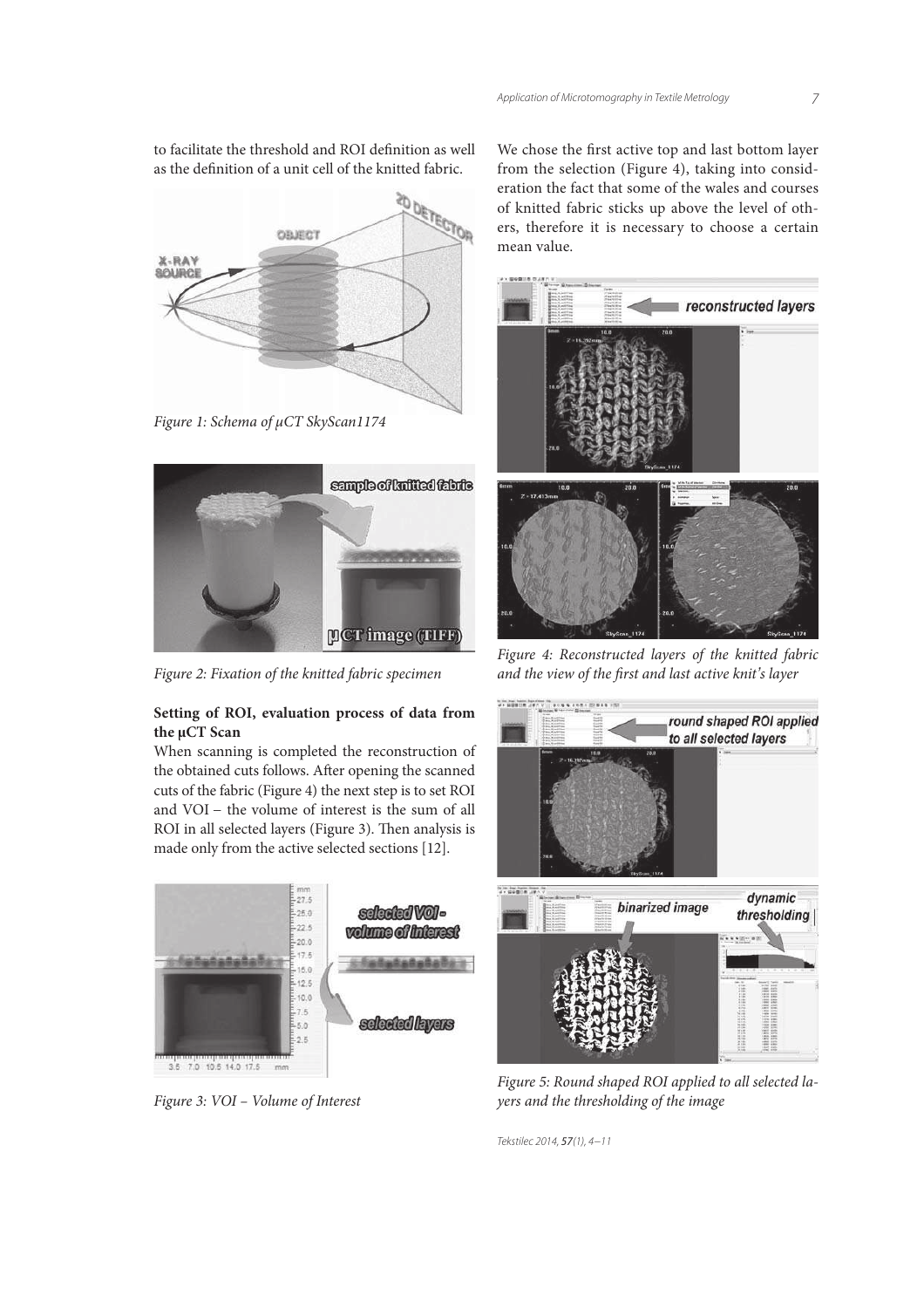For this measurement a circular ROI without the edges of the sample (Figure  $5$ ) was chosen. Then, ROI was copied to all the selected layers. The next step was the thresholding of the images. In Figure 5 we can see a table with a histogram which can be used to edit the value of threshold. This creates a binary image, in which the mass is shown in white and air voids are shown in black.

Image thresholding is a crucial step that has to be executed very precisely as bad determination of this value may result in an incorrect outcome. Therefore the binarized image was carefully visually compared with the "raw" image in different layers (Figure 6). The next step after thresholding is 3D analysis (Figure 6) where we choose the parameters that we want to analyse. In this case we selected the parameter "porosity" respectively the "number of objects".



Figure 6: Comparison of the "raw" and binarized images (left), icon for 3D analysis (right)

#### **Porosity results of μCT analysis**

The scan was carried out on 3 samples cut out from different places of the knitted fabric. Three types of ROI (Figure 7) were examined on each sample but in the end the round-shaped ROI was chosen as the best option. Each sample was evaluated under the same conditions: scanning parameters, same number

of selected layers (31) and same threshold values: low threshold  $= 112$ , upper threshold  $= 250$ .



Figure 7: Three types of ROI

Table 2: Final porosity results – specimen of knitted fabric No. 1

| Properties                 | Porosity [%] |                     |       |  |
|----------------------------|--------------|---------------------|-------|--|
| Type of ROI                | Sample 1     | Sample 2   Sample 3 |       |  |
| 1 unit cell                | 60.21        | 67.14               | 66.32 |  |
| Round shaped<br><b>ROI</b> | 60.56        | 68.00               | 65.26 |  |
| Polygonal ROI              | 60.92        | 68.07               | 65.19 |  |
| Mean                       | 60.56        | 67.74               | 65.59 |  |
| Standard<br>deviation      | 0.36         | 0.52                | 0.63  |  |

The overall average porosity of the knitted fabric examined by  $\mu$ CT is 64.6%, the coefficient of variation represents 5.7% and the confidence interval is within  $<60.4, 68.9$ .

#### 3.2 Evaluation of fabric porosity by mathematical model

Porosity of the knitted fabric is formulated by volume fraction  $\mu$ , which is the ratio of fibre material volume *V* to the unit cell cube volume  $V_c$  [13]. In the case of the knitted fabric, Vc can be defined as a cuboid of dimensions:  $a \times b \times T_0$  (Figure 8) where  $a$  is course spacing,  $\boldsymbol{b}$  is wale spacing,  $T_o$  is thickness of the fabric.



Figure 8: Basic unit cell cube of the knitted fabric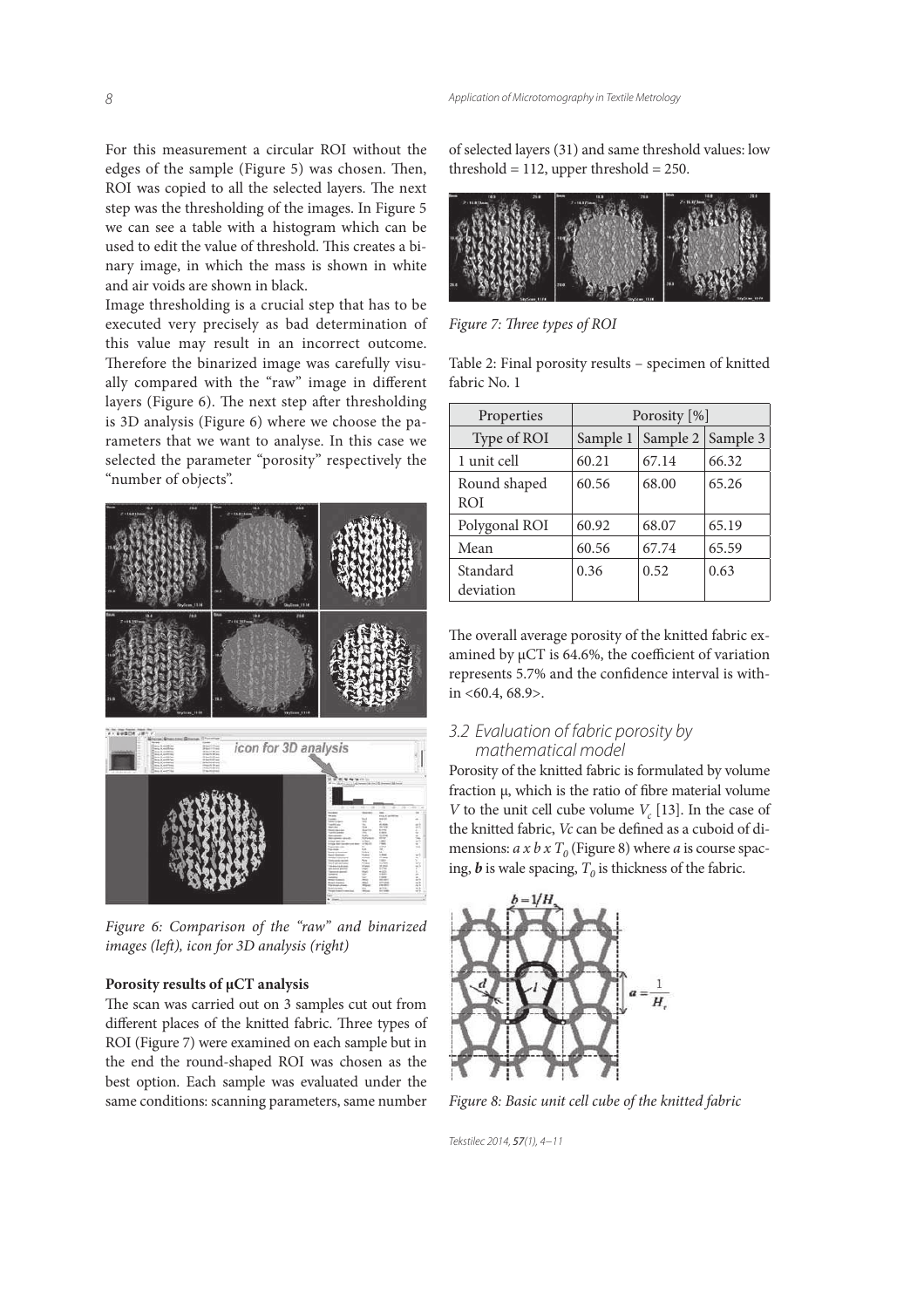Volume of the fibres, respectively of the yarn  $V$ (Equation 1) in one basic unit cell (dark grey rectangle) can be expressed as the product of the loop length l in the unit cell and it's cross section area Sp.

$$
V = \frac{l \cdot \pi d^2}{4} \tag{1}
$$

Then we can formulate the volume fraction as the ratio of V and  $V_c$  (Equation 2).

$$
\mu = \frac{V}{V_c} \tag{2}
$$

Porosity of the knitted fabric  $\psi_p$  can be expressed by equations 3–4, as a supplement to the volume fraction:

$$
\psi_p = 1 - \frac{V_{yarn}}{V_{total}}
$$
\n(3)

$$
\psi_p = 1 - \mu \tag{4}
$$

where  $V_{total}$  is volume of one basic unit cell of knit.

In order to express the fabric's porosity, respectively volume fraction by standard calculations based on the mathematical model, the following measurements of the knitted fabrics were made by KES system, namely measurement of the of fabric's thickness  $(T_0)$ , and by image analysis Nis-Elements, namely number of wales and courses per cm, dimensions of 1 basic unit cell, effective diameter of the yarn, loop length (Figure 9).



wales per unit area



Diameter of the yarn Lenght of yarn in a knitted loop

Figure 9: Dimension measurements of the knitted fabric by using image analysis Nis – Elements

Table 3 shows the knit's parameters measured by image analysis system Nis − Elements.

Table 3: Values for porosity calculation

| Properties                                                                    | Values                   |
|-------------------------------------------------------------------------------|--------------------------|
| Mean thickness $T_0$ of the<br>measured knitted fabric by using<br>KES system | $3.067 \text{ m}$        |
| Number of courses per cm (Hr)                                                 | $4.127$ cm <sup>-1</sup> |
| Number of wales per cm (Hs)                                                   | 3.490 cm <sup>-1</sup>   |
| Mean loop length l<br>(experimentally measured)                               | 1.137 cm                 |
| Mean value of effective diameter<br>of the yarn d                             | $0.842$ mm               |
| Mean value of dimension <i>a</i>                                              | $0.240 \text{ cm}$       |
| Mean value of dimension <i>h</i>                                              | $0.292$ cm               |
| Mean area of 1 basic unit cell of<br>the knitted structure                    | $0.070 \text{ cm}^2$     |

Because of the clearer picture of the measured knitted fabric − the density coefficient was calculated. The density coefficient of basic single knitted fabrics is usually  $C = 0.7 - 0.9$  depending on the fabric structure. According to Dalidovič, the theoretical density coefficient of the ideal basic single knitted structure is  $C = 0.865$  [14]. In our case the density coefficient is  $C = 0.82$ . The density coefficient, paradoxically, does not directly describe the porosity/compactness of the knitted structure. It only defines the ratio between the loop width and loop height, or the ratio between the horizontal and vertical density of the knitted structure (Equation 5) [14, 9].

$$
V = \frac{a}{b} \approx \frac{Hs}{Hr} = 0.85\tag{5}
$$

where Hs is number of courses per cm and Hr is number of wales per cm.

Volume fraction  $\mu$  was calculated from the experimentally measured values and it equals. Porosity of the knitted structure was calculated as that which represents the resulting value of the porosity 70.6%. Finally the difference between porosity measured by µCT and porosity calculated from the mathematical model is only about 6%, therefore it can be stated that the μCT method is suitable for measuring the porosity of knitted fabrics.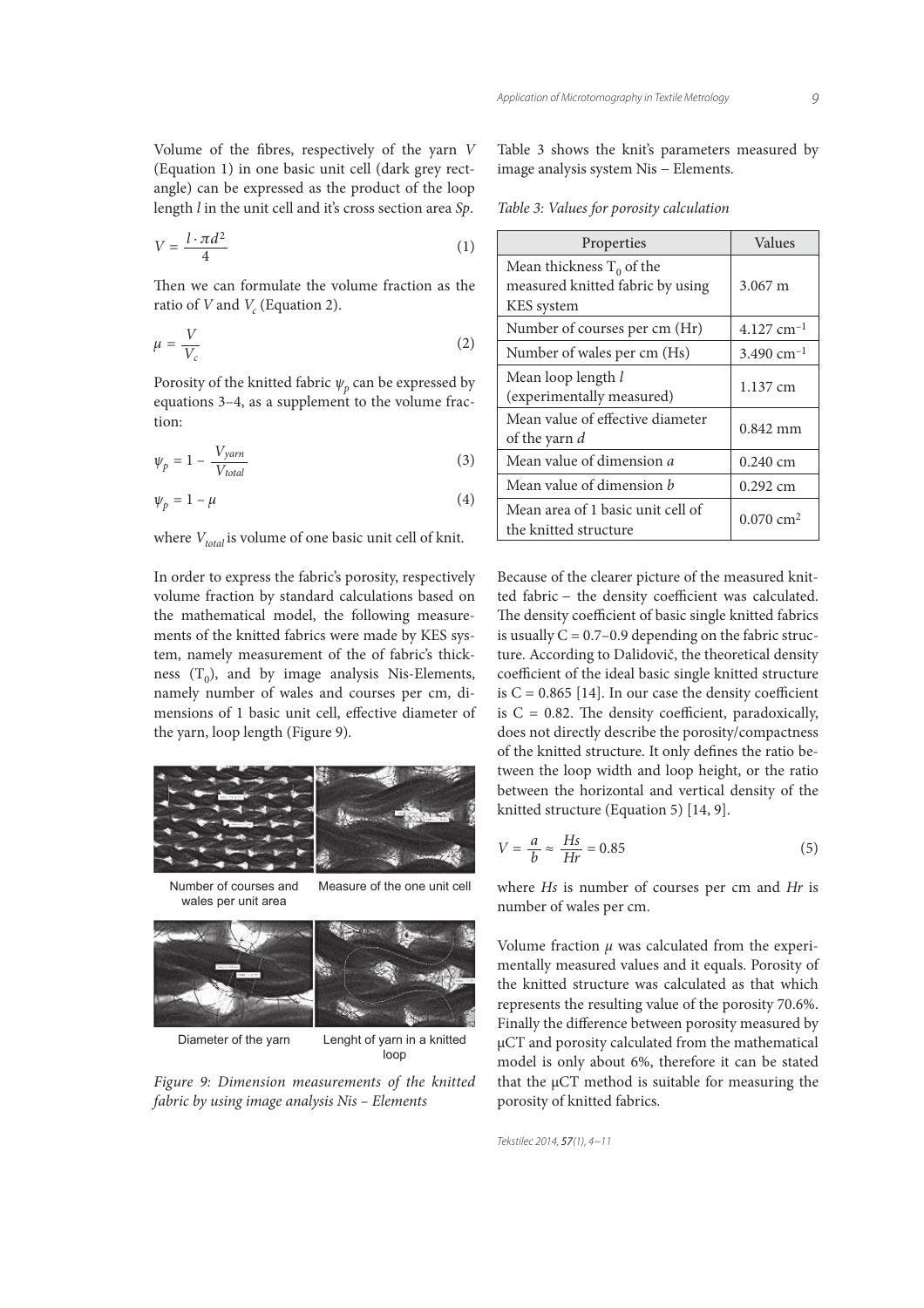#### 3.3 Porosity by microtomography and air permeability

The following experiment analyses the dependent relationship between porosity of the knitted structures obtained by using μCT SkyScan 1174 and air permeability measured on FX device 3300 according to EN ISO 9237. This analysis was carried out to verify correctness of suggested process of 3D porosity measurement. Therefore the group of three knitted structures (Table 1) were investigated by the same way as knits No. 1. Table 4 shows measured values of the porosity and air permeability.

| Table 4: Results of porosity measurement, air permea- |  |
|-------------------------------------------------------|--|
| bility measurement of tested materials                |  |

|  | Fabric         | Statistical<br>characteristics | Porosity<br>[%]<br>by µCT | Air<br>permeability<br>$\left[\text{ms}^{-1}\right]$<br>by FX 3300 |
|--|----------------|--------------------------------|---------------------------|--------------------------------------------------------------------|
|  | 1              | mean                           | 64.63                     | 1.26                                                               |
|  |                | standard<br>deviation          | 3.22                      | 0.11                                                               |
|  | $\overline{2}$ | mean                           | 58.54                     | 1.15                                                               |
|  |                | standard<br>deviation          | 1.74                      | 0.04                                                               |
|  | 3              | mean                           | 54.81                     | 0.37                                                               |
|  |                | standard<br>deviation          | 1.92                      | 0.03                                                               |
|  |                | mean                           | 70.52                     | 2.5                                                                |
|  | 4              | standard<br>deviation          | 2.38                      | 0.11                                                               |



Figure 10: Chart of air permeability of tested materials on their porosity

Graph 1 (Figure 10) shows a near positive linear relationship between pore size and air permeability

values ( $R^2 = 0.9$ ), hence it could be assumed as the high value of the correlation. The abovementioned results affirm suitability of microtomography application for 3D porosity measurement.

# 4 Conclusions

This work has confirmed the suitability of  $\mu$ CT for textile materials, respectively for analysis of the physiological properties in textile metrology. Dependent property of the porosity – air permeability – was evaluated by conventional standard methods. Based on the obtained 3D image of the knitted fabric structure, an analysis of the relationship between 3D porosity & air permeability was subsequently made. Obtained porosity data measured by the 3D device SkyScan 1174 was compared to the porosity calculated from the standard mathematical model.

The percentage of the air volume in the examined knitted fabric obtained by µCT is 64.63%. Porosity expressed through the volume fraction has a value of 5.97% higher than by μCT approach, which is 70.6%. Due to the variability of architecture of the knitted structures, this result is considered as very satisfactory. Furthermore, the assumption of a strong relationship between air permeability and porosity of the knitted structures was confirmed, where  $R^2 = 0.9$ , which represents a near positive linear relationship.

The benefit of this work is as a more accurate method for evaluating porosity of knitted structures which is less laborious and less time consuming than traditional ways of porosity determination. Moreover, in more complicated knitted structures than the single jersey it is very difficult to obtain a mathematical model, so the µCT approach can significantly simplify the determination of porosity.

Another benefit is the possibility of processing 3D images in different programs, for example further mathematical analysis, rendering of the textile structures or graphical output in the form of images and animations. These programs also allow "insight" into the internal structure of the investigated specimen.

An interesting possible outcome of μCT approach is also storing the 3D model format stl which is designated for 3D printing (RP). Based on the spatial information obtained from this stl format the 3D model of the knitted structure was printed.